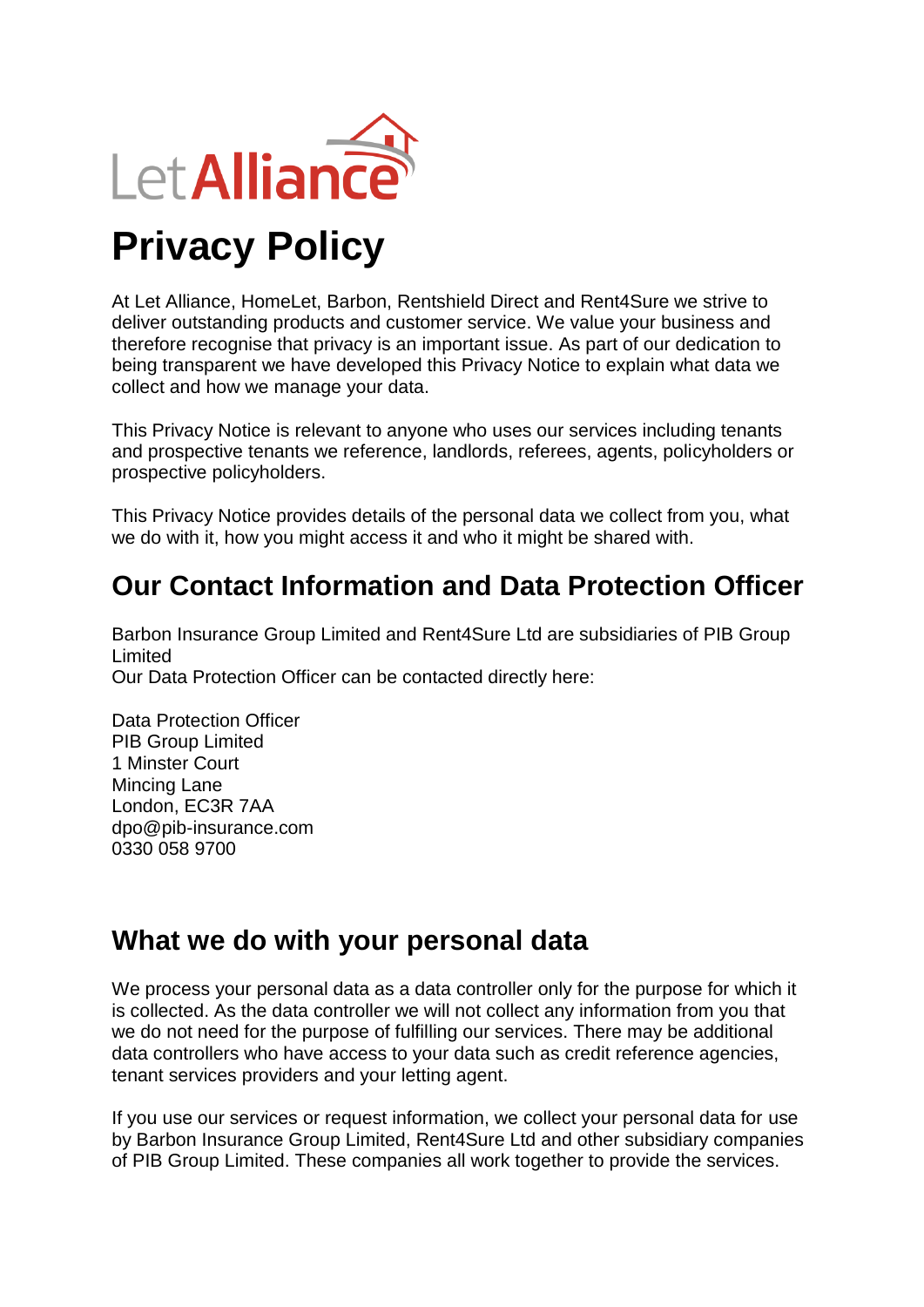We use this personal data for the provision of information and services or the performance of the contract.

We may use your personal data for other similar purposes, including marketing and communications, but that will only occur if we have your consent or where, as a current or previous user of our services, we rely on a legitimate interest justification for doing so. You have a right at any time to stop us from contacting you for marketing purposes. Please contact us to do so - see above.

We may use your information to help develop our products and improve our services to you as a customer because it is in your interest and our legitimate interest to provide efficient services. This may include asking you for feedback on the service we provide you.

The way referencing and insurance works means that, If you have a contractual or service relationship with us, your information may be shared with, and used by, a number of third parties in the referencing, insurance or risk sector; for example, insurers, reinsurers, agents, brokers, loss adjusters, sub-contractors, specific service providers, claim management companies, credit reference agencies, providers of legal services, recovery agents, payment gateways, finance providers, regulators, law enforcement agencies, fraud and crime prevention and detection agencies and compulsory insurance databases. We will only disclose your personal information in connection with the contract or service that we provide and to the extent required or permitted by law.

Your data will be held securely in the UK and the EEA. Any other data processing outside of these geographical areas will be undertaken only in locations that are covered by UK data protection adequacy regulations or where UK GDPR compliant appropriate safeguards are in place.

It you are taking insurance from us, more detailed information specifically on how the insurance market works and transfers data, is available from the London Insurance Market Core Uses Information Notice available at [https://www.pibgroup.co.uk/core](https://www.pibgroup.co.uk/core-uses)[uses](https://www.pibgroup.co.uk/core-uses)

The personal information we have collected from you may be shared with fraud prevention agencies who will use it to prevent fraud and money-laundering and to verify your identity. If fraud is detected, you could be refused certain services, finance, or employment.

### **What personal data do we collect?**

The personal data we collect depends on whether you just visit our website or use our services. If you visit our website, you do not need to provide us with any personal data. However, your browser transmits some data automatically, such as the date and time of your visit, your browser type, your operating system, the last web page you visited and your IP address. Our Cookie policy is on our website.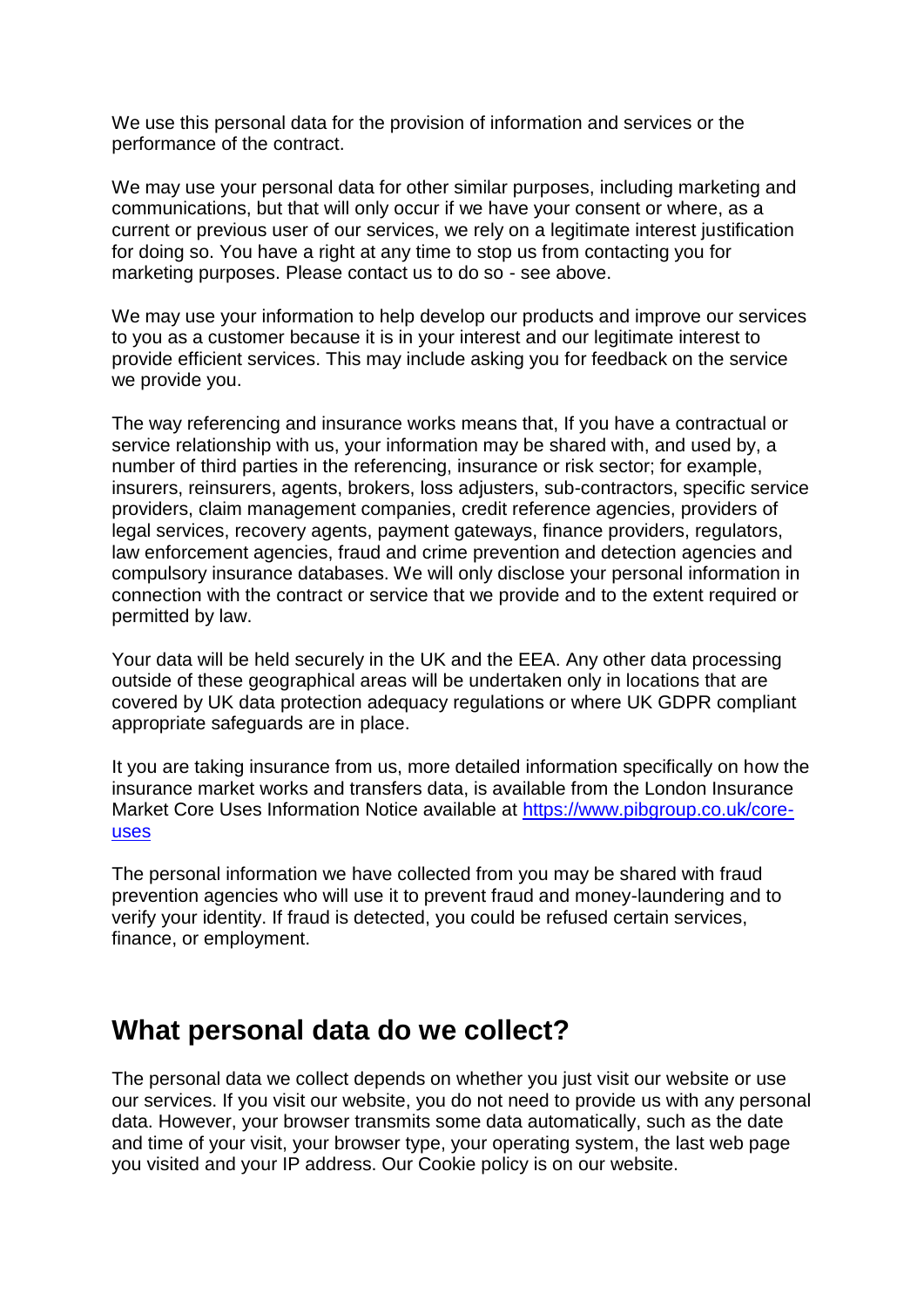If you use our services, personal data is required to fulfil the requirements of a contractual or service relationship, which may exist between you and our organisation. We will also grant access to relevant personal data to our staff for example to provide training and staff development. This is on the basis that this is in both our mutual legitimate interests to improve our services and your customer experience. However, we will ensure this is in a secure environment.

In addition, special categories of personal data such as data about your health and criminal convictions may be collected and processed on a consent or public interest basis if this is necessary for referencing or insurance purposes.

If you provide us with personal data about other people, for example; family members you wish to add to a policy or contract, we expect you to ensure that they know you are doing so, and they are content with their information being provided to us.

If you use the chat function on any of our websites, your discussion will be captured by our third-party web chat provider, and retained by them for a short period of time and by us, as necessary.

We may record or monitor calls for training purposes, to improve the quality of our service and to prevent and detect fraud. We may also use CCTV recording equipment in and around our premises.

The type of data we collect and specific use of this data is outlined below dependent on the services we are providing to you. This is not an exhaustive list:

#### **Tenant Referencing**

If we are carrying out a reference for you the personal data we will collect will include your name, current, previous and prospective addresses, date of birth, contact details including telephone number and email address, employment details and information relating to your financial circumstances including your credit file and banking transactions. Your credit file includes details of your financial history, any judgments or insolvency-related events registered against you, whether you are on the electoral register, your address history, your financial associates, and details of other organisations which have searched your credit file. We use this information to complete an affordability assessment as part of our tenant referencing process. A tenant assessment including your data and any results from linked verification checks will be provided to the letting agent and prospective landlord and may be used by us when we provide your landlord or agent, insurance for their property or rental.

#### **Insurance Services**

The provision of your personal data is necessary for us to provide quotations and administer your insurance policy and will form the basis of the insurance contract. To give you access to more products and services, insurance quotes and contracts may be provided by other subsidiary companies of PIB Group Limited. The personal information we will collect includes name, address and contact details including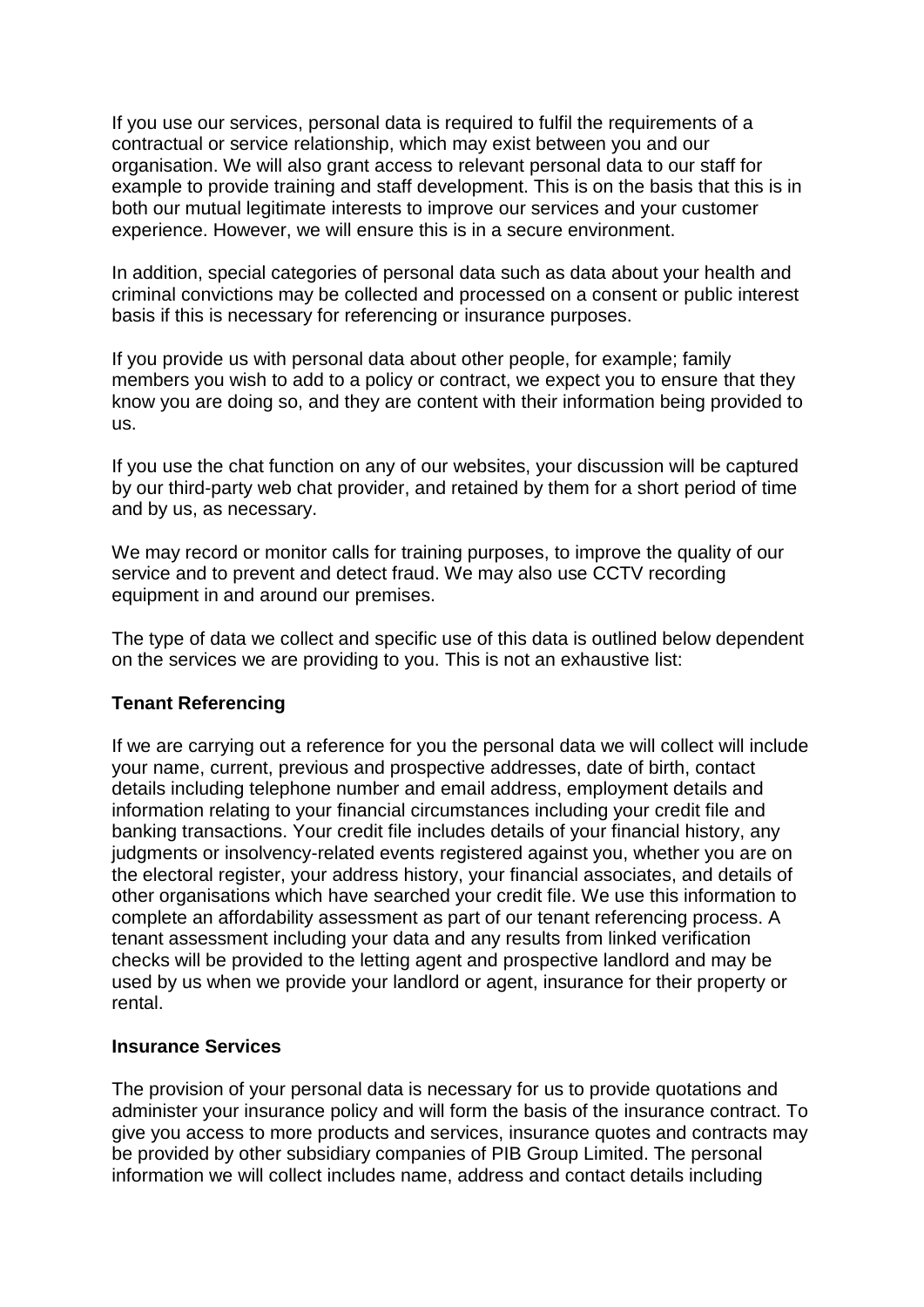telephone number, email address and date of birth. We may need to collect some sensitive data from you such as criminal convictions and credit history in order for the insurers to assess the risk, provide accurate cover and premiums and to meet the obligations set out in the contract of insurance.

#### **Letting Agent Services**

If you hold an agency with Let Alliance, Barbon, HomeLet, Rentshield Direct or Rent4Sure and access any of our products and services, we may collect information relating to your business and employees including names, addresses, business telephone numbers and business email addresses.

#### **Tenant Services**

The tenant services we offer you will include, but may not be limited to, media services (broadband, TV and phone), removals and utility providers. If we provide Tenant Services to you, by way of referring you to a supplier we will collect your information on the basis of your consent. If we provide Tenant Services to you, by way of completing a sales process with you, we will collect your information on the basis of contractual relationships. The personal data we collect will include name, address, date of birth, telephone number and email address. We'll never collect special category data about you without your explicit consent. We will monitor the tenant services providers we refer you to, to understand take-up of services and suitability.

#### **Information we collect from third parties**

We may also collect information about you from third parties that are lawfully entitled to share your data with us. This may include your letting agent and any credit referencing agencies where you have provided us with your consent to complete a reference on you.

#### **Overview of personal data we may collect**

In addition to the above and as an overview, we have grouped together the personal data that we may collect, use, store, and transfer as follows:

- **Identity Data** includes, mainly in relation to tenants, your first name, maiden name, last name, username or similar identifier, marital status, title, date of birth, gender, whether you have any pets, whether you smoke, your job title, details of your income and employment, references from current and occasionally previous employers and landlords, whether you have been subject to any County Court judgments or Individual Voluntary Arrangements, details of any bankruptcies and insolvencies, National Insurance number, bank details, passport number, credit or debit card details and voice recordings (where recorded during a telephone call with us).
- **Contact Data** includes residential address, previous addresses, e-mail address and telephone numbers.
- **Financial Data** includes bank account and payment card details.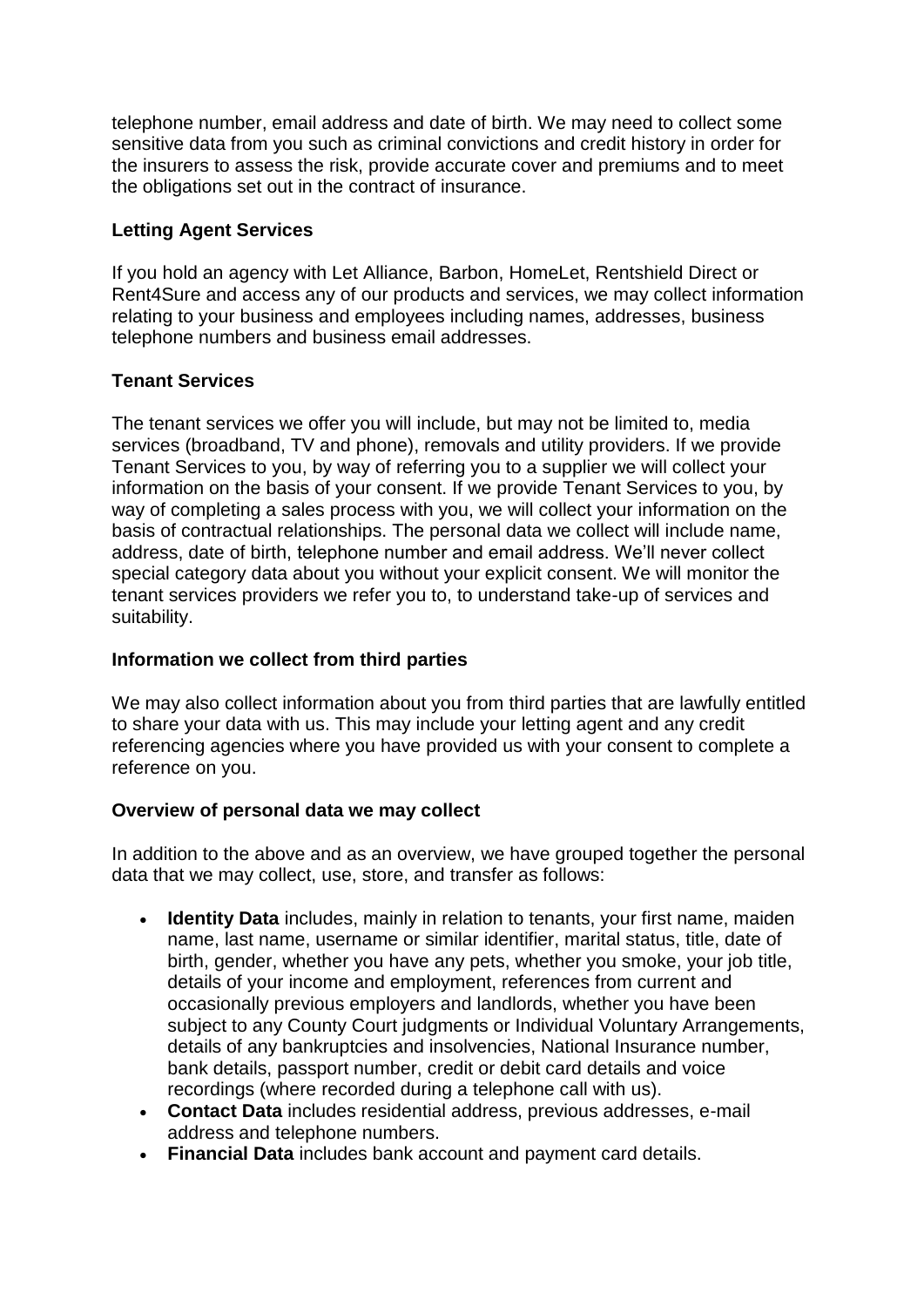- **Transaction Data** includes details about payments to and from you and other details of products and services you have purchased from us.
- **Technical Data** includes internet protocol (IP) address, your login data, browser type and version, time zone setting and location, browser plug-in types and versions, operating system and platform and other technology on the devices you use to access this website.
- **Profile Data** includes your username and password, purchases or orders made by you, your interests, preferences, feedback and survey responses.
- **Usage Data** includes information about how you use our website, products and services.
- **Marketing and Communications Data** includes your preferences in receiving marketing from us and our third parties and your communication preferences.

#### **If you fail to provide personal data**

Where we need to collect personal data by law, or under the terms of a contract we have with you or, in the case of tenants, our contract with the agent or private landlord and you fail to provide that data when requested, we may not be able to perform the services or contract we have or are trying to enter into with you. For example, if a tenant or guarantor fails to provide the information required to carry out the reference, we will not be able to produce a reference report, which is likely to mean that you cannot rent the property.

Please note that if you are a referee, you are under no obligation to provide a reference if you do not wish to do so, but please note that if you refuse, this may be noted on the final reference report.

# **Fraud Prevention Agencies Data Usage**

Before we provide services, goods or financing to you, we undertake checks for the purposes of preventing fraud and money laundering, and to verify your identity. These checks require us to process personal data about you.

The personal data you have provided, we have collected from you, or we have received from third parties will be used to prevent fraud and money laundering, and to verify your identity.

Details of the personal information that will be processed include, for example: name, address, date of birth, contact details, financial information, employment details, device identifiers including IP address and vehicle details.

We and fraud prevention agencies may also enable law enforcement agencies to access and use your personal data to detect, investigate and prevent crime.

We process your personal data on the basis that we have a legitimate interest in preventing fraud and money laundering, and to verify identity, in order to protect our business and to comply with laws that apply to us. Such processing is also a contractual requirement of the services or financing you have requested.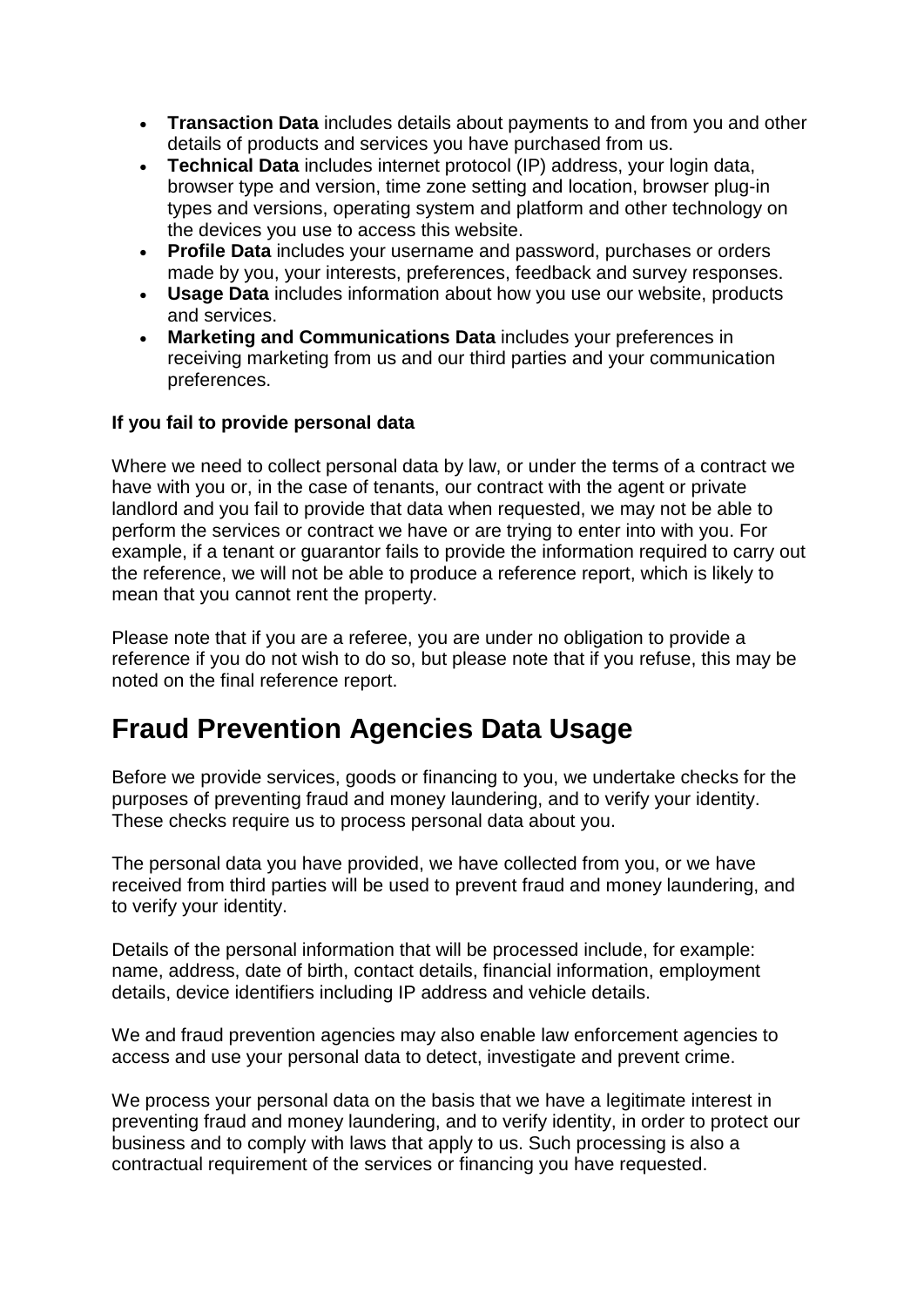Fraud prevention agencies can hold your personal data for different periods of time, and if you are considered to pose a fraud or money laundering risk, your data can be held for up to six years.

#### **Consequences of Processing**

If we, or a fraud prevention agency, determine that you pose a fraud or money laundering risk, we may refuse to provide the services or financing you have requested, or to employ you, or we may stop providing existing services to you. A record of any fraud or money laundering risk will be retained by the fraud prevention agencies, and may result in others refusing to provide services, financing or employment to you. If you have any questions about this, please don't hesitate to contact us (see above).

#### **Data Transfers**

Whenever fraud prevention agencies transfer your personal data outside of the European Economic Area, they impose contractual obligations on the recipients of that data to protect your personal data to the standard required in the European Economic Area. They may also require the recipient to subscribe to 'international frameworks' intended to enable secure data sharing.

### **How do we look after personal data?**

We only collect personal data that is required for the purposes of providing our service, as described above. We restrict, secure and control all of the data we hold, against unauthorised access, damage, loss or destruction; whether physical or electronic. We retain personal data only for as long as is necessary to perform the functions above and to respond to your requests, or longer if required by law, or if we need to retain the data to perform a contract. In practice this means that we retain data for 6 years after the end of a service. This allows us to retain accurate records of transactions and allows these records to be used in any potential legal claims or complaints from any party in the contract.

If we retain your personal data for historical or statistical purposes, we will ensure that the personal data is anonymised and cannot be used for any other purpose. Whilst in our possession, together with your assistance, we try to maintain the accuracy of your personal data.

### **How can you access your personal data?**

You have the right to request access to any of your personal data we may hold. If any of that information is incorrect, you can request that we change it. If we are not using your information correctly, you can request that we stop using it or that we delete it completely.